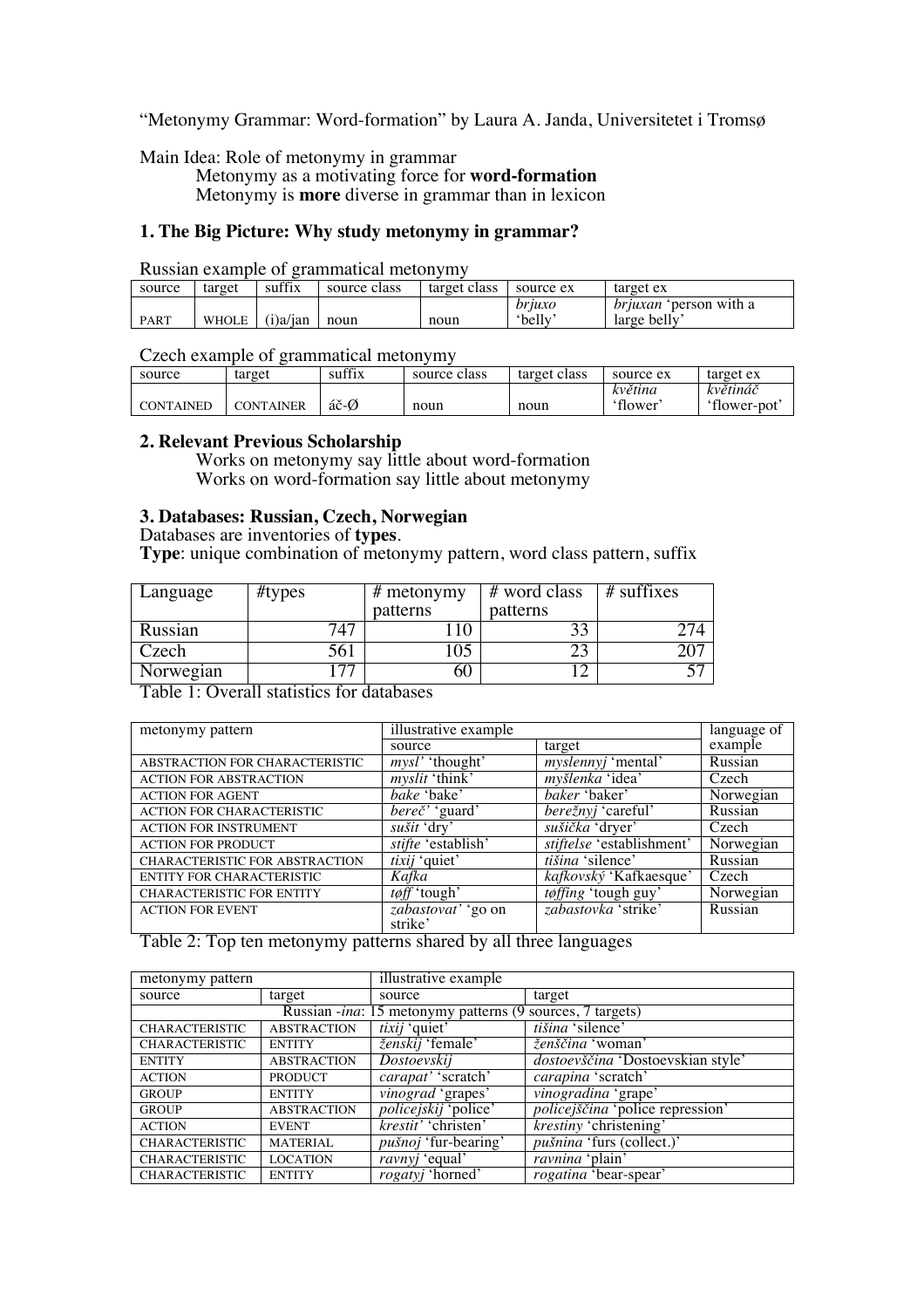| $led$ 'ice'<br><b>MATERIAL</b><br><b>ENTITY</b>                                                                                                                      | l'dina 'ice-floe'                              |  |  |
|----------------------------------------------------------------------------------------------------------------------------------------------------------------------|------------------------------------------------|--|--|
|                                                                                                                                                                      |                                                |  |  |
| kon' 'horse'<br><b>ENTITY</b><br><b>MATERIAL</b>                                                                                                                     | konina 'horse-meat'                            |  |  |
| verx 'top'<br><b>LOCATION</b><br><b>PART</b>                                                                                                                         | veršina 'summit'                               |  |  |
| maslo 'oil'<br><b>PRODUCT</b><br><b>ENTITY</b>                                                                                                                       | <i>maslina</i> 'olive-tree'                    |  |  |
| Czech -ník: 16 metonymy patterns (12 sources, 6 targets)                                                                                                             |                                                |  |  |
| služba 'service'<br><b>ABSTRACTION</b><br><b>ENTITY</b>                                                                                                              | služebník 'servant'                            |  |  |
| pracovat 'work'<br><b>ACTION</b><br><b>AGENT</b>                                                                                                                     | pracovník 'worker'                             |  |  |
| narazit 'collide with'<br><b>INSTRUMENT</b><br><b>ACTION</b>                                                                                                         | nárazník 'bumper'                              |  |  |
| chodit 'walk'<br><b>ACTION</b><br><b>LOCATION</b>                                                                                                                    | chodník 'sidewalk'                             |  |  |
| <i>čaj</i> 'tea'<br><b>CONTAINED</b><br><b>CONTAINER</b>                                                                                                             | čajník 'teapot'                                |  |  |
| střevíček 'lady's shoe'<br><b>ENTITY</b><br><b>ENTITY</b>                                                                                                            | střevíčník 'lady-slipper (a flower)'           |  |  |
| družstvo 'collective'<br><b>GROUP</b><br><b>ENTITY</b>                                                                                                               | družstevník 'collective farmer'                |  |  |
| soustruh 'lathe'<br><b>INSTRUMENT</b><br><b>AGENT</b>                                                                                                                | soustružník 'lathe-worker'                     |  |  |
| $ryba$ 'fish'<br><b>LOCATED</b><br><b>LOCATION</b>                                                                                                                   | rybník 'fishpond'                              |  |  |
| knihovna 'library'<br><b>LOCATION</b><br><b>AGENT</b>                                                                                                                | knihovník 'librarian'                          |  |  |
| skála 'cliff'<br><b>LOCATION</b><br><b>LOCATED</b>                                                                                                                   | <i>skalník</i> 'cotoneaster (grows on cliffs)' |  |  |
| zlatý 'gold'<br><b>MATERIAL</b><br><b>AGENT</b>                                                                                                                      | zlatník 'goldsmith'                            |  |  |
| <i>pára</i> 'steam'<br><b>MATERIAL</b><br><b>ENTITY</b>                                                                                                              | parník 'steamboat'                             |  |  |
| papír 'paper'<br><b>PATIENT</b><br><b>AGENT</b>                                                                                                                      | papírník 'seller of paper goods'               |  |  |
| kouzlo 'magic'<br><b>PRODUCT</b><br><b>AGENT</b>                                                                                                                     | kouzelník 'magician'                           |  |  |
| $p$ <i>ět</i> 'five'<br><b>QUANTITY</b><br><b>ENTITY</b>                                                                                                             | pětník '5 crown piece'                         |  |  |
| Norwegian -ing: 11 metonymy patterns (5 sources, 9 targets)                                                                                                          |                                                |  |  |
| bake 'bake'<br><b>ABSTRACTION</b><br><b>ACTION</b>                                                                                                                   | baking 'baking'                                |  |  |
| trene 'train'<br><b>ACTION</b><br><b>EVENT</b>                                                                                                                       | trening 'practice'                             |  |  |
| <b>ACTION</b><br>regjere 'govern'<br><b>GROUP</b>                                                                                                                    | regjerning 'government'                        |  |  |
| fylle 'fill'<br><b>ACTION</b><br><b>LOCATION</b>                                                                                                                     | fylling 'landfill'                             |  |  |
| male 'paint'<br><b>ACTION</b><br><b>MATERIAL</b>                                                                                                                     | <i>maling</i> 'paint'                          |  |  |
| tegne draw'<br><b>ACTION</b><br><b>PRODUCT</b>                                                                                                                       | <i>tegning</i> 'drawing'                       |  |  |
| tøff 'tough'<br><b>CHARACTERISTIC</b><br><b>ENTITY</b>                                                                                                               | tøffing 'tough guy'                            |  |  |
| Vestlandet<br><b>LOCATION</b><br><b>LOCATED</b>                                                                                                                      | vestlending 'person from Vestlandet'           |  |  |
| sone 'do time in                                                                                                                                                     |                                                |  |  |
| jail'<br><b>STATE</b><br><b>ABSTRACTION</b>                                                                                                                          | soning 'incarceration'                         |  |  |
| skråne 'slant'<br><b>LOCATION</b><br><b>STATE</b>                                                                                                                    | skråning 'slope'                               |  |  |
| kveld 'evening'<br>PART<br><b>WHOLE</b><br>$\overline{1}$<br>$\overline{c}$<br>$\overline{P}$<br>$\overline{2}$ $\overline{11}$ $\overline{11}$<br>$\overline{m}$ 11 | kvelding 'dusk'<br>1 N <sub>1</sub>            |  |  |

Table 3: Highly versatile suffixes in Russian, Czech, Norwegian

| metonymy pattern           |                                 | illustrative example                                                         |                                         |  |  |
|----------------------------|---------------------------------|------------------------------------------------------------------------------|-----------------------------------------|--|--|
| source                     | target                          | source                                                                       | target                                  |  |  |
|                            |                                 | Russian -o/evyj: 10 sources, 1 target                                        |                                         |  |  |
| <b>ABSTRACTION</b>         | <b>CHARACTERISTIC</b>           | vkus 'taste'                                                                 | <i>vkusovoj</i> 'taste, gustatory'      |  |  |
| <b>MATERIAL</b>            | <b>CHARACTERISTIC</b>           | <i>benzin</i> 'gasoline'                                                     | <i>benzinovyj</i> 'gasoline'            |  |  |
| <b>ENTITY</b>              | <b>CHARACTERISTIC</b>           | <i>slon</i> 'elephant'                                                       | slonovyj 'elephant'                     |  |  |
| <b>TIME</b>                | <b>CHARACTERISTIC</b>           | <i>čas</i> 'hour'                                                            | časovoj 'hour-long'                     |  |  |
| <b>PART</b>                | <b>CHARACTERISTIC</b>           | <i>gorlo</i> 'throat'                                                        | <i>gorlovoj</i> 'throat'                |  |  |
| <b>LOCATION</b>            | <b>CHARACTERISTIC</b>           | $\overline{kraj}$ 'region'                                                   | <i>kraevoj</i> 'regional'               |  |  |
| <b>GROUP</b>               | <b>CHARACTERISTIC</b>           | <i>orkestr</i> 'orchestra'                                                   | orkestrovyj 'orchestral'                |  |  |
| <b>INSTRUMENT</b>          | <b>CHARACTERISTIC</b>           | ščipcy 'tongs'                                                               | <i>ščipcovyj</i> 'relating to tongs'    |  |  |
| <b>ACTION</b>              | <b>CHARACTERISTIC</b>           | torgovat' 'trade'                                                            | torgovyj 'trading'                      |  |  |
| <b>CHARACTERISTIC</b>      | <b>CHARACTERISTIC</b>           | černyj 'black'                                                               | <i>černovoj (variant)</i> 'first draft' |  |  |
|                            |                                 | Czech - dlo: 2 sources, 7 targets                                            |                                         |  |  |
| <b>ACTION</b>              | <b>AGENT</b>                    | zlobit 'be naughty'                                                          | <i>zlobidlo</i> 'naughty person'        |  |  |
| <b>ACTION</b>              | <b>GROUP</b>                    | plavat 'swim'                                                                | <i>plavidlo</i> 'all types of boats'    |  |  |
| <b>ACTION</b>              | <b>INSTRUMENT</b>               | <i>létat</i> 'fly'                                                           | letadlo 'airplane'                      |  |  |
| <b>ACTION</b>              | <b>LOCATION</b>                 | dívat se 'watch'                                                             | divadlo 'theater'                       |  |  |
| <b>ACTION</b>              | <b>MATERIAL</b>                 | $m\acute{v}t$ 'wash'                                                         | $m\acute{\nu}dlo$ 'soap'                |  |  |
| <b>ACTION</b>              | <b>PART</b>                     | chodit 'walk'                                                                | chodidlo 'sole of foot'                 |  |  |
| <b>ACTION</b>              | <b>PATIENT</b>                  | <i>iíst</i> 'eat'                                                            | <i>jídlo</i> 'food'                     |  |  |
| <b>STATE</b><br>T 11 4 D 1 | <b>LOCATION</b><br>$\mathbf{r}$ | sedat, sedět 'sit'<br>$\overline{\mathbf{r} \mathbf{r}^*}$<br>$\overline{1}$ | sedadlo 'seat'                          |  |  |

Table 4: Balance of sources and targets among suffixes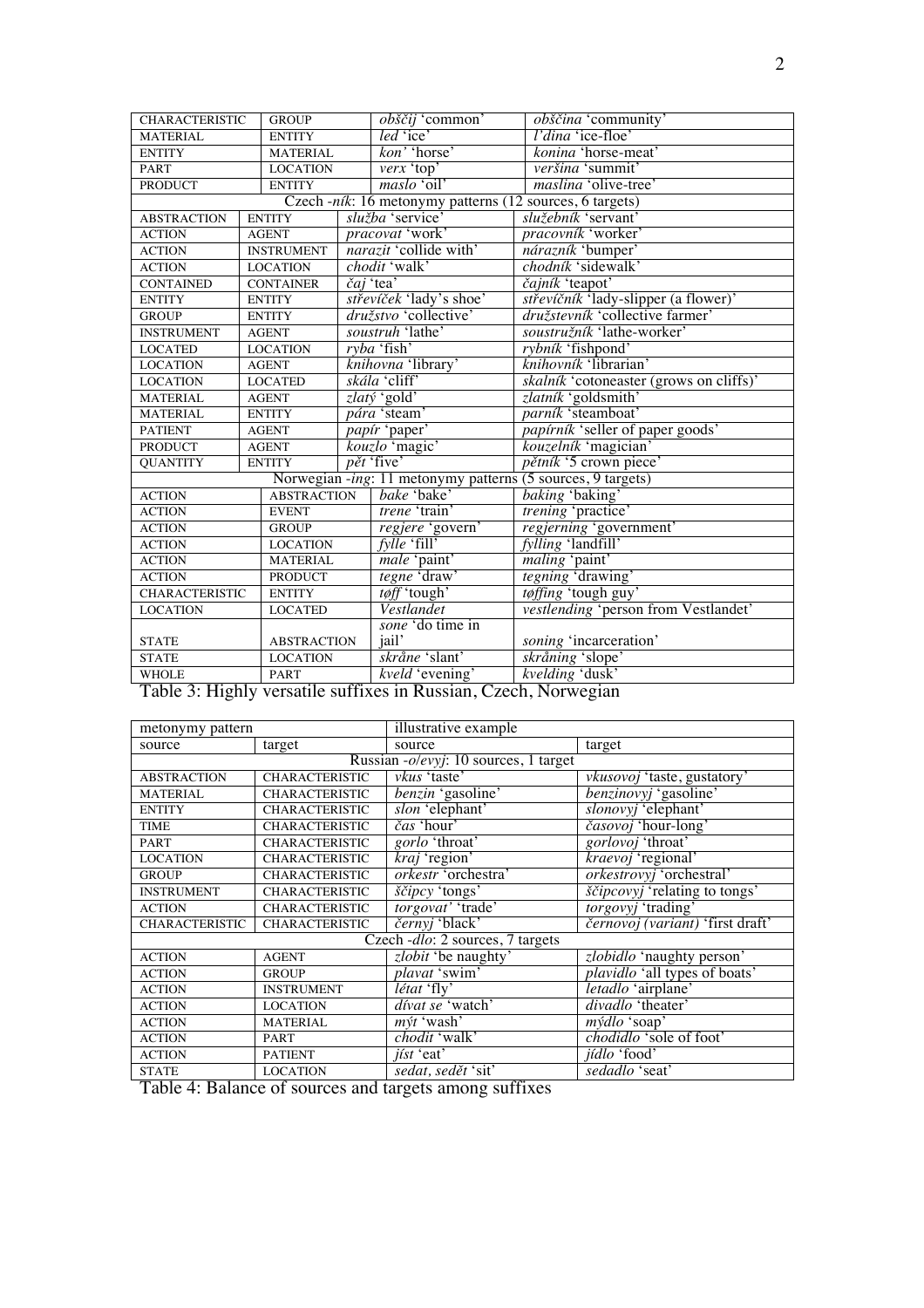### **4. Observations: Comparison with lexicon, directionality, cross-linguistic**

Metonymy patterns found only in the lexicon (full list of 9 items):

- ACTION FOR TIME: *la saison* (< 'act of sowing')
- AGENT FOR PRODUCT: *(I'm reading) Shakespeare*
- TIME FOR ENTITY: *the sixties*
- CONSEQUENT FOR ANTECEDENT: *phobos* ('fear' < 'flight')
- SUBEVENT FOR COMPLEX EVENT: *mother is cooking potatoes* (involves also washing, peeling, etc.)
- CAUSE FOR EFFECT: *unlock the prisons* (meaning 'set the prisoners free')
- POTENTIAL FOR ACTUAL: *Can you see him?* (meaning 'Do you see him?')
- HYPONYM FOR HYPERNYM: *Kodak* (meaning 'camera')
- HYPERNYM FOR HYPONYM: *the pill* (meaning 'contraceptive pill')

Metonymy patterns shared by lexicon and word-formation (sample from 79 items):

- ACTION FOR AGENT: *a snitch*; *hrabal* 'greedy person' (< *hrabat* 'rake')
- ACTION FOR INSTRUMENT: *Andenken* ('keepsake' < 'act of remembering'); *odměrka* 'measuring-cup' (< *odměřit* 'measure')
- ACTION FOR LOCATION: *Gang* ('corridor' < 'act of walking'); *parkoviště* 'parking-lot' (< *parkovat* 'park')
- INSTRUMENT FOR ACTION: *to ski*; *bičovat* 'beat with a whip' (< *bič* 'whip')
- ACTION FOR PATIENT: *achat* ('purchase' < 'act of buying'); *lízátko* 'lollipop' (< *lízat* 'lick'
- AGENT FOR ACTION: *to butcher*; *pytlačit* 'do poaching' (< *pytlák* 'poacher')
- CHARACTERISTIC FOR ENTITY: *a beauty*; *naháč* 'naked person' (< *nahý* 'naked')
- CONTAINER FOR CONTAINED: *(to drink) a glass*; *kapesné* 'pocket-money' (< *kapsa* 'pocket')

Metonymy patterns found only in word-formation (sample from 54 items):

- ABSTRACTION FOR ACTION: *toužit* 'long for' (< *touha* 'desire')
- ABSTRACTION FOR MANNER: *honem* 'quickly' (< *hon* 'chase')
- ACTION FOR CHARACTERISTIC: *váhavý* 'hesitant' (< *váhat* 'hesitate')
- ACTION FOR EVENT: *zabijačka* 'pig-slaughtering' (< *zabíjet* 'kill')
- ACTION FOR GROUP: *plavidlo* 'all types of boats' (< *plavat* 'sail')
- CHARACTERISTIC FOR ACTION: *chladit* 'cool[verb]' (< *chladný* 'cool[adj]')
- CHARACTERISTIC FOR CHANGE STATE: *mládnout* 'grow younger' (< *mladý* 'young')
- EVENT FOR CHARACTERISTIC: *válečný* 'war[adj]' (< *válka* 'war')
- PATIENT FOR ACTION: *věznit* 'imprison' (< *vězeň* 'prisoner')
- STATE FOR ABSTRACTION: *nenávist* 'hatred' (< *nenávidět* 'hate')
- TIME FOR CHARACTERISTIC: *včerejší* 'yesterday's' (< *včera* 'yesterday')

Table 5: Comparison of metonymy patterns across lexicon and word-formation

| Russian and Czech                  |                   |                       |                               |  |  |
|------------------------------------|-------------------|-----------------------|-------------------------------|--|--|
|                                    |                   | illustrative example  |                               |  |  |
| metonymy patterns                  | $#$ of suffixes   | source                | target                        |  |  |
| <b>LOCATION FOR CHARACTERISTIC</b> | $22(R)$ , 14 (Cz) | <i>centr</i> 'center' | <i>central'nyi</i> 'central'  |  |  |
| POSSESSOR FOR POSSESSED            | 18 (R), 11 (Cz)   | kráva 'cow'           | kraví 'cow's'                 |  |  |
| <b>STATE FOR CHARACTERISTIC</b>    | 12 (R), 10 (Cz)   | <i>želat'</i> 'want'  | <i>želateľnyj</i> 'desirable' |  |  |
| <b>CHARACTERISTIC FOR LOCATION</b> | 1(R), 6(Cz)       | <i>suxoj</i> 'dry'    | suša 'dry land'               |  |  |